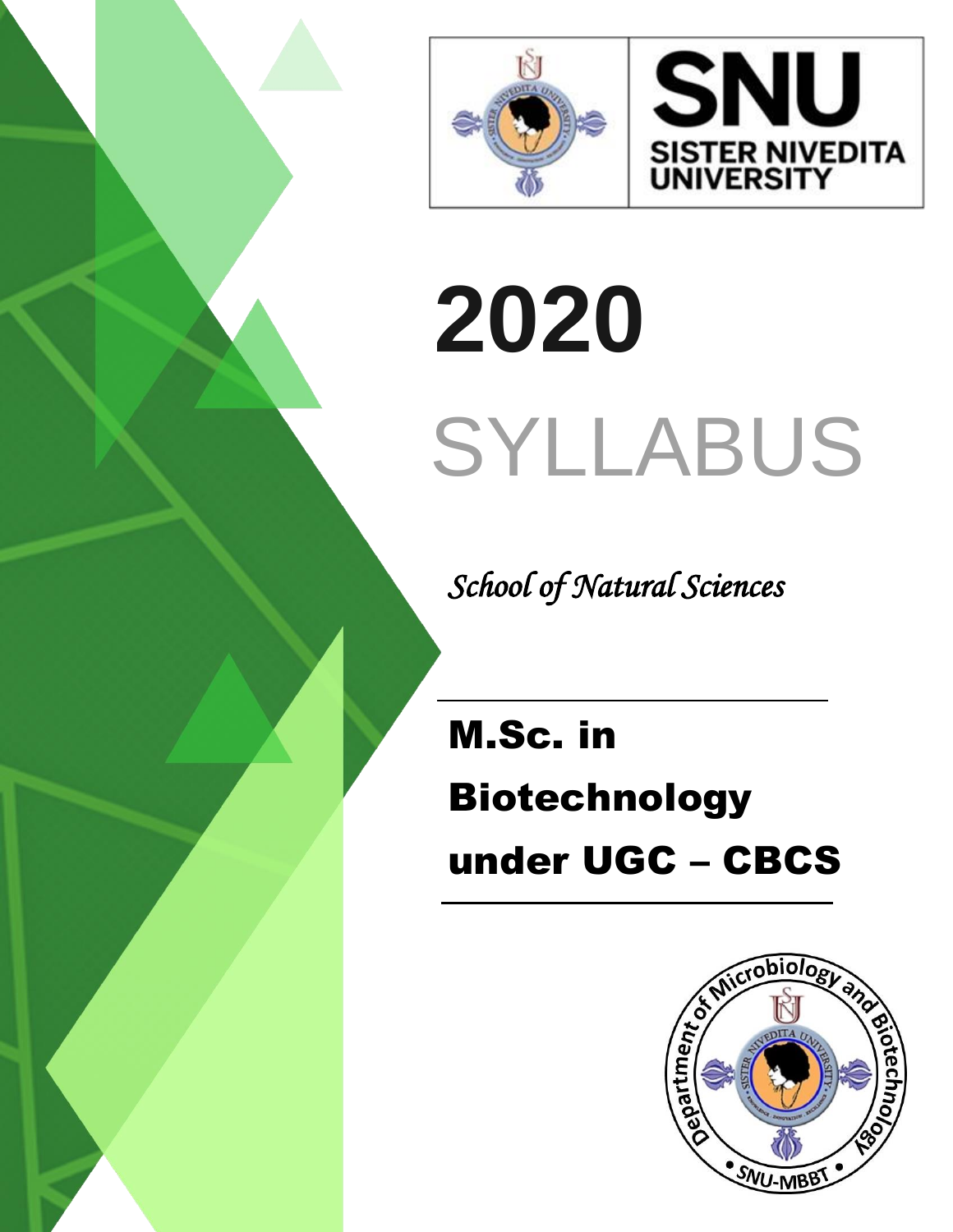## **M.Sc. Biotechnology Course Structure**

| <b>Semester</b>      | <b>Credit</b> |                         |                         |            |                |                  |  |
|----------------------|---------------|-------------------------|-------------------------|------------|----------------|------------------|--|
|                      | CC            | <b>DSE</b>              | <b>GE</b>               | <b>SEC</b> | <b>USC</b>     | <b>Total/Sem</b> |  |
| First                | <b>20</b>     | $\boldsymbol{4}$        | $\overline{\mathbf{4}}$ |            | 2              | 31               |  |
| <b>Second</b>        | <b>20</b>     | $\overline{\mathbf{4}}$ |                         |            | $\overline{2}$ | 27               |  |
| <b>Third</b>         | 24            |                         |                         |            | 2              | 27               |  |
| <b>Fourth</b>        | 12            |                         |                         |            | 2              | 15               |  |
| <b>Total Credit/</b> | 76            | 8                       |                         | 4          | 8              |                  |  |
| <b>Course</b>        |               |                         |                         |            |                |                  |  |
| <b>Total Credit</b>  |               |                         |                         |            | <b>100</b>     |                  |  |

#### Category definition with credit breakup

**CC:** Core Courses; **GE**: General Elective; **SEC**: Skill Enhancement Courses; **DSE**: Discipline Specific Elective; **USC:** University specified course

| <b>Category</b>          | <b>Course name</b>                        | <b>Credit</b>           | <b>Teaching Scheme</b>    |                  |                  |  |  |
|--------------------------|-------------------------------------------|-------------------------|---------------------------|------------------|------------------|--|--|
|                          |                                           |                         | L                         | T                | $\mathbf{P}$     |  |  |
| Semester - I             |                                           |                         |                           |                  |                  |  |  |
| $CC-1$                   | <b>Cell Biology and Cell Signaling</b>    |                         | 3                         | $\mathbf 1$      | $\boldsymbol{0}$ |  |  |
| $CC-2$                   | <b>Genetic Engineering</b>                |                         | 3                         | $\mathbf{1}$     | $\boldsymbol{0}$ |  |  |
| $CC-3$                   | <b>Molecular Biology</b>                  |                         | 3                         | $\mathbf{1}$     | $\boldsymbol{0}$ |  |  |
| $CC - 4$                 | <b>Fundamentals of Microbiology</b>       |                         | 3                         | $\mathbf{1}$     | $\boldsymbol{0}$ |  |  |
| $CC-5$                   | <b>M.Sc. Biotechnology Practical - I</b>  |                         | $\boldsymbol{0}$          | $\boldsymbol{0}$ | 8                |  |  |
| $DSE - 1$                | <b>Chemistry of Biomolecules</b>          | 4                       | 3                         | $\mathbf{1}$     | $\boldsymbol{0}$ |  |  |
| $GE - 1$                 | <b>Generic Elective</b>                   | $\overline{\mathbf{4}}$ | $\overline{\mathbf{4}}$   | $\bf{0}$         | $\boldsymbol{0}$ |  |  |
| $USC - 1$                | Foreign language - I                      | $\overline{2}$          | $\overline{2}$            | $\boldsymbol{0}$ | $\boldsymbol{0}$ |  |  |
| $SEC - 1$                | <b>Mentored Seminar - I</b>               | $\mathbf{1}$            | $\mathbf{1}$              | $\boldsymbol{0}$ | $\boldsymbol{0}$ |  |  |
| Total Credit $= 31$      |                                           |                         | <b>Teaching Hour = 35</b> |                  |                  |  |  |
| Semester - II            |                                           |                         |                           |                  |                  |  |  |
| $CC - 6$                 | <b>Enzymes and Metabolism</b>             | $\overline{\mathbf{4}}$ | $\overline{3}$            | $\mathbf{1}$     | $\boldsymbol{0}$ |  |  |
| $CC - 7$                 | <b>Cellular Immune System</b>             | $\overline{\mathbf{4}}$ | 3                         | $\mathbf 1$      | $\boldsymbol{0}$ |  |  |
| $CC-8$                   | <b>Evolutionary Biology</b>               | $\overline{\mathbf{4}}$ | 3                         | $\mathbf{1}$     | $\boldsymbol{0}$ |  |  |
| $CC-9$                   | <b>Fundamentals of Genetics</b>           | 4                       | 3                         | 1                | $\bf{0}$         |  |  |
| $CC - 10$                | <b>M.Sc. Biotechnology Practical – II</b> | $\overline{\mathbf{4}}$ | $\boldsymbol{0}$          | $\boldsymbol{0}$ | 8                |  |  |
| $\bf{DSE}-2$             | <b>Biophysics</b>                         | $\overline{\mathbf{4}}$ | 3                         | 1                | $\boldsymbol{0}$ |  |  |
| $USC - 2$                | Foreign language - II                     | $\overline{2}$          | $\overline{2}$            | $\boldsymbol{0}$ | $\boldsymbol{0}$ |  |  |
| $SEC-2$                  | <b>Mentored Seminar - II</b>              |                         | $\mathbf{1}$              | $\boldsymbol{0}$ | $\boldsymbol{0}$ |  |  |
| <b>Total Credit = 27</b> |                                           |                         | <b>Teaching Hour = 31</b> |                  |                  |  |  |

#### **First Year**